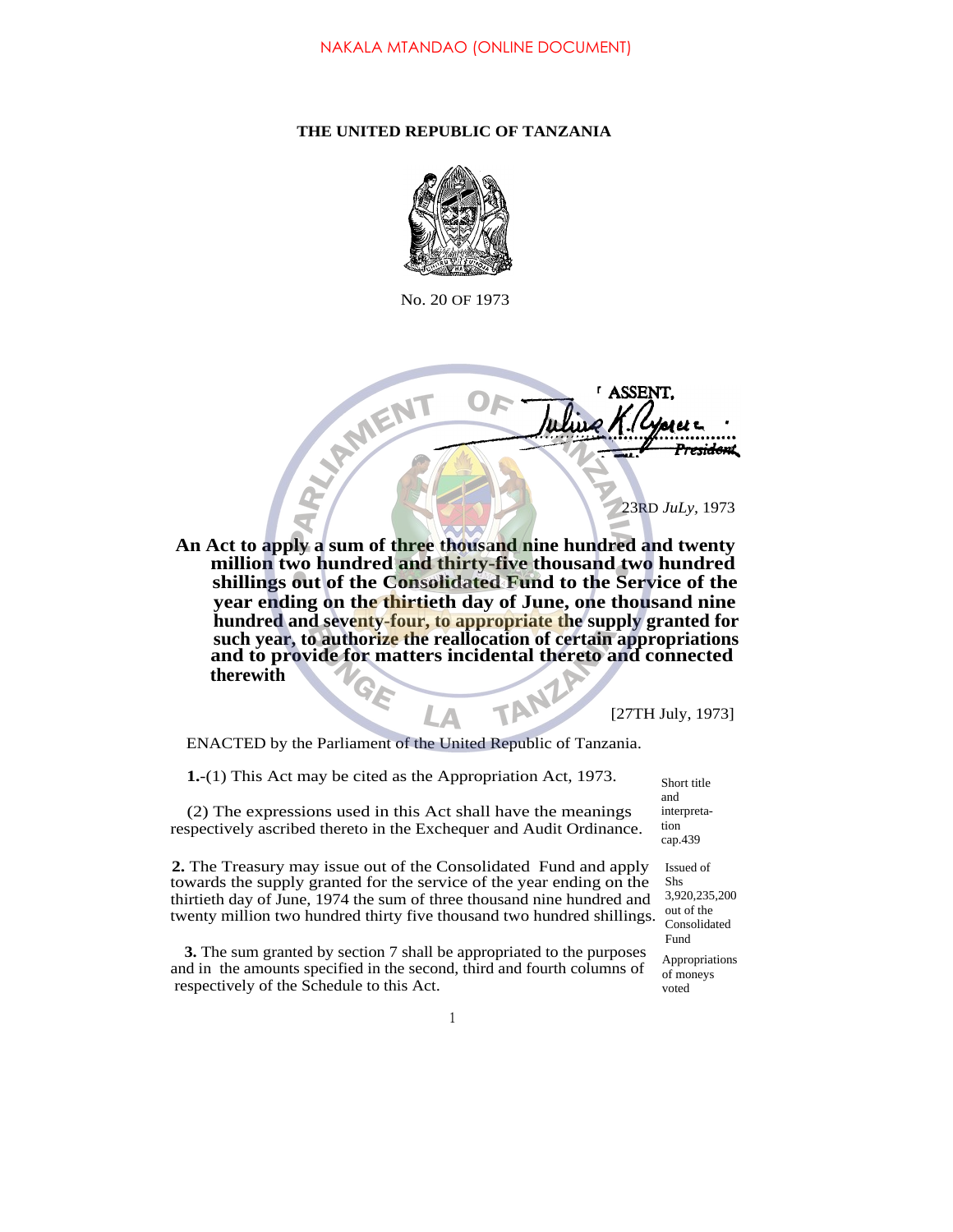| No. 20 |  |
|--------|--|
|--------|--|

to borrow

Cap. 476<br>Cap. 397

Power to Minister to re-allowate to certain appropriated money

Powers of **4.**-(1) The Minister may, at any time or times not later than the Minister thirtieth day of June, 1974, borrow within or outside United Republic or partly within and partly outside the United Republic any sum or sums not exceeding in the whole the total sum granted or deemed to have been granted out of the Consolidated Fund by virtue of the provisions of section 2 by way of loan, advance, the issue of bills or bank overdraft and on such terms and conditions as the Minister may deem expedient, and may charge any such loan or advance on any of the assets of the United Republic (including securities forming part of the Consolidated Fund).

> (2) Any money borrowed under this section shall be placed to the credit of the exchequer account and shall form part of the Consolidated Fund, and be available in any manner in which such Fund is available.

> (3) Any money borrowed under this section shall be subject to repayment not later than the thirty-first day of October, 1974 and any sum required for the repayment of any money so borrowed, and of any interest payable thereon, shall be charged on and paid out of the Consolidated Fund.

> (4) The powers conferred upon the Minister by this section shall be in addition to the powers of the Minister under the Local Loans Ordinance and the Loans and Guarantees Act, 1962.

> **5.** (1) Where the Minister is satisfied that it is necessary in the public interest that provision should be made for defraying the expenditure of any Ministry or Department of the Government, or of any Region, in excess of any sum voted therefor or for any service for which no sum is voted, and that it would be detrimental to the public interest to postpone such expenditure until provision can be made therefor by the National Assembly, he may, notwithstanding any provision to the contrary in this Act or any other written law, authorize the application of any surplus arising on any vote in the Schedule hereto (other than the votes for pensions, gratuities or other retirement benefits, or for widows' and orphans' pensions) for or towards such excess or service.

> (2) Where the Minister authorizes the application of any surplus under this section, he shall cause to be laid before the National Assembly, not later than at the meeting next after the date of such authorization, a supplementary estimate or a statement of reallocation, as the case may be, in accordance with the provisions of the Constitution.

> (3) The Minister may delegate all or any of the powers conferred upon him by this section to any public officer subject to such limitations as the Minister may specify.

> (4) The provisions of section 20 of the Exchequer and Audit Ordlinance, 1961 shall not apply to the powers conferred upon the Minister by this section.

Sinking Funds

Subsidiary **6.** The sums required from time to time for the Subsidiary Sinking Funds and Repayments in respect of the 51 per cent Inscribed Stock, 1978/82 (Shs. 68,571,600) is hereby charged upon and shall be paid out of the Consolidated Fund.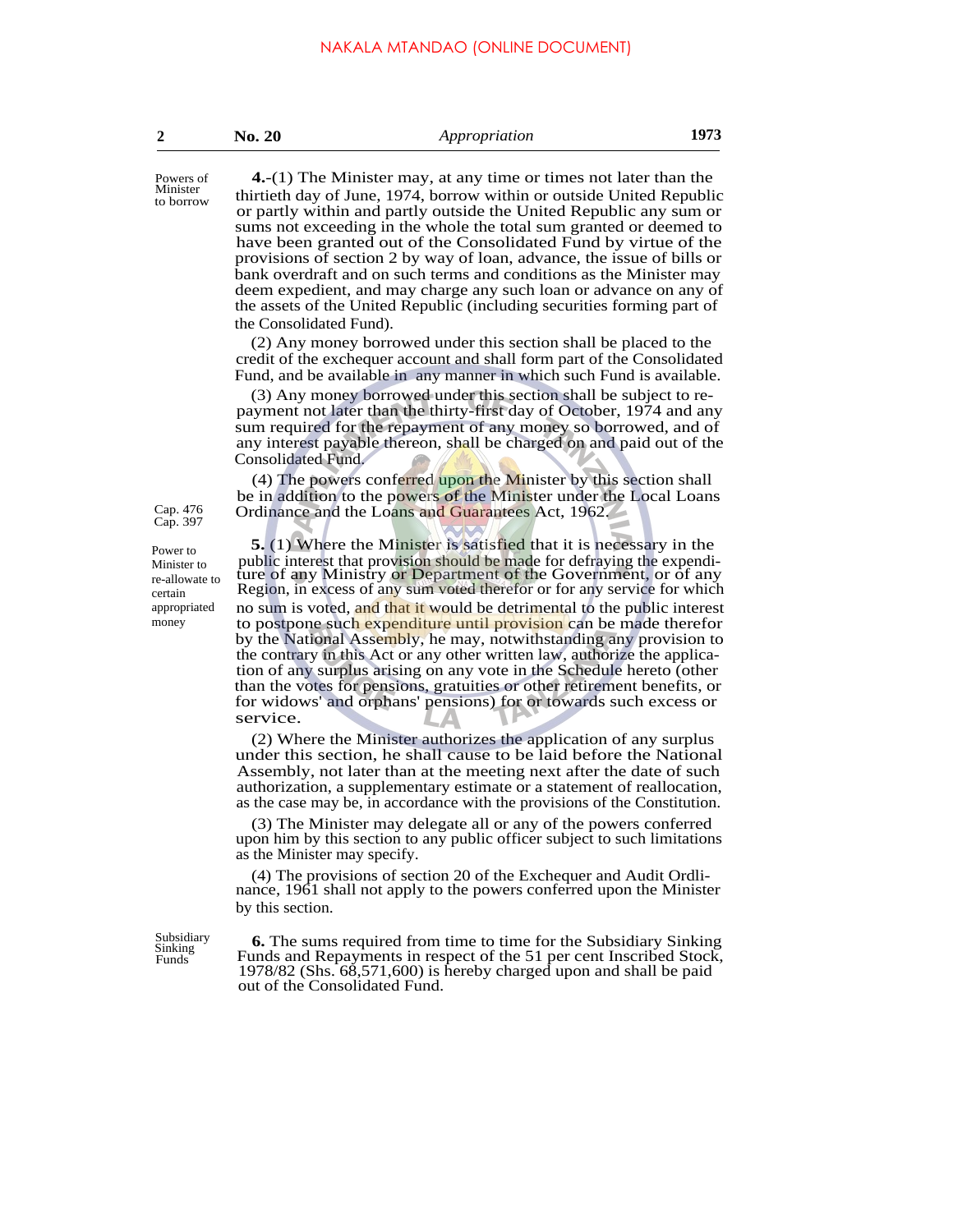## NAKALA MTANDAO (ONLINE DOCUMENT)

| <b>No. 20</b>           | Appropriation                                                                                                                                  |                          | 1973                                 | 3           |
|-------------------------|------------------------------------------------------------------------------------------------------------------------------------------------|--------------------------|--------------------------------------|-------------|
|                         | <b>SCHEDULE</b>                                                                                                                                |                          |                                      |             |
| Vo te                   | Ambit                                                                                                                                          | Recurrent<br>Expenditure | SUPPLY<br>Development<br>Expenditure | Total       |
| No.<br>1                | 2                                                                                                                                              | 3<br>Shs.                | 4<br>Shs.                            | 5<br>Shs.   |
|                         | 30. The salaries, expenses and the development<br>expenditure of the President's Office<br>31. The salaries and expenses of the First Vice-    | 46,472,600               | 47,000                               | 46,519,600  |
| President's Office      | 32. The salaries, expenses and the development                                                                                                 | 690,100                  |                                      | 690,100     |
|                         | expenditure of the Central Establishments<br>33. The salaries and expenses of the Committee                                                    | 12,690,300               | 15,000,000                           | 27,690,300  |
|                         | for the Enforcement of Leadership Code                                                                                                         | 883,100                  |                                      | 883,100     |
|                         | 34. The salaries, expenses and the development of<br>the Ministry of Foreign Affairs<br>35. The salaries and expenses of the Permanent         | 33,934,200               | 590,000                              | 34,524,200  |
|                         | Commission of Enquiry                                                                                                                          | 536,000                  |                                      | 536,000     |
| Commissions             | 36. The salaries and expenses of the Service<br>37. The salaries, expenses and the development                                                 | 1,405,200                |                                      | 1,405,200   |
|                         | expenditure of the Office of the Prime<br>Minister and Second Vice-President<br>38. The salaries, expenses and the development                 | 51,000,000               | 53,400,000                           | 104,400,000 |
|                         | expenditure of Defence<br>39. The salaries, expenses and the development                                                                       | 221,000,000              | 140,000,000                          | 361,000,000 |
| <b>National Service</b> | expenditure of the Ministry of Defence and                                                                                                     | 32,088,900               | 1,010,000                            | 33,098,900  |
|                         | 40. The salaries, expenses and the development<br>expenditure of the Judiciary<br>$10\%$                                                       | 26,000,000               | 1,000,000                            | 27,000,000  |
|                         | 41. The salaries and expenses of Justice<br>42. The salaries and expenses of the Office of the                                                 | 2,541,500                |                                      | 2,541,500   |
| <b>Speaker</b>          |                                                                                                                                                | 5,747,000                |                                      | 5,747,000   |
|                         | 43. The salaries, expenses and the development<br>expenditure of the Ministry of Agriculture<br>44. The salaries, expenses and the development | 97,813,300               | 140,114,000                          | 237,927,300 |
|                         | expenditure of the Ministry of Economic<br><b>Affairs and Development Planning</b>                                                             | 5,800,000                | 4,662,000                            | 10,462,000  |
|                         | 45. The salaries and expenses of the Exchequer<br>and Audit Department                                                                         | 4,741,100                |                                      | 4,741,100   |
|                         | 46. The salaries, expenses and the development<br>expenditure of the Ministry of National                                                      |                          |                                      |             |
| Education               | $\ddotsc$                                                                                                                                      | 220,240,300              | 53,823,000                           | 274,063,300 |
| and Industries          | 47. The salaries, expenses and the development<br>expenditure of the Ministry of Commerce<br>48. The salaries, expenses and the development    | 12,500,000               | 47,304,000                           | 59,804,000  |
| tions and Works         | expenditure of the Ministry of Communica-<br>49. The salaries, expenses and the development                                                    | 90,805,000               | 374,281,000                          | 465,086,000 |
|                         | expenditure of the Ministry of Lands,<br>Housing and Urban Development                                                                         | 9,256,600                | 23,532,000                           | 32,7889600  |
|                         | 50. The salaries, expenses and the development<br>expenditure of the Ministry of Finance<br>$\ddotsc$                                          | 304, 331, 600            | 150,982,000                          | 455,313,600 |
|                         | 51. The salaries, expenses and the development<br>expenditure of the Ministry of Home Affairs                                                  | 176,686,600              | 22,835,000                           | 199,521,600 |
|                         | 52. The salaries, expenses and the development<br>expenditure of the Ministry of Health<br>53. The salaries, expenses and the development      | 86,520,500               | 34,720,000                           | 121,240,500 |
| and Broadcasting        | expenditure of the Ministry of Information<br>$\ddotsc$<br>$\dddot{\phantom{0}}$                                                               | 18,300,000               | 8,579,000                            | 26,879,000  |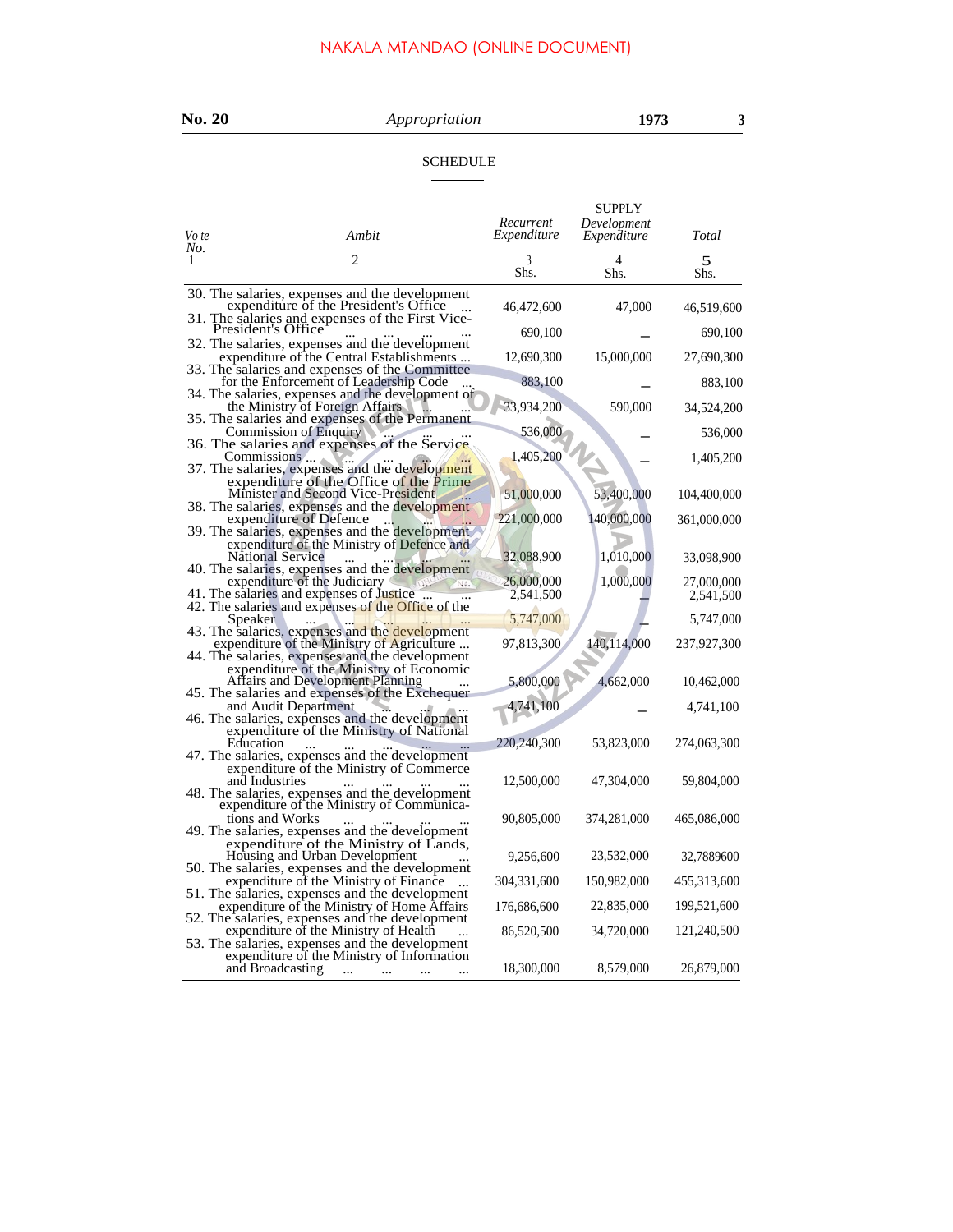SCHEDULE-Contd.

| Vote                  | Ambit                                                                                                                    | Recurrent<br>Expenditure | SUPPLY<br>Development<br>Expenditure | Total       |
|-----------------------|--------------------------------------------------------------------------------------------------------------------------|--------------------------|--------------------------------------|-------------|
| No.<br>$\overline{1}$ | $\overline{c}$                                                                                                           | 3<br>Shs.                | 4<br>Shs.                            | 5<br>Shs.   |
|                       | 54. The salaries and expenses of the Unified Co-<br>operative Service Commission                                         | 369,800                  |                                      | 369,800     |
|                       | 55. The salaries, expenses and the development<br>expenditure of the Ministry of Natural<br><b>Resources and Tourism</b> | 34,712,000               | 54,635,000                           | 89,347,000  |
|                       | 56. The salaries, expenses and the development<br>expenditure of the Ministry of Water<br>Development and Power          | 35,509,500               | 348,676,000                          | 384,185,500 |
|                       | 57. The salaries, expenses and the development<br>expenditure of the Ministry of Labour and<br>Social Welfare            | 24,000,000               | 11,325,000                           | 35,325,000  |
|                       | 70. The salaries, expenses and the development<br>expenditure of the Arusha Region                                       | 46,283,700               | 11,826,000                           | 58,109,700  |
|                       | 71. The salaries, expenses and the development<br>expenditure of the Coast Region                                        | 44,803,100               | 9,572,000                            | 54,375,100  |
|                       | 72. The salaries, expenses and the development<br>expenditure of the Dodoma Region                                       | 41,297,900               | 8,446,000                            | 49,743,900  |
|                       | 73. The salaries, expenses and the development<br>expenditure of the Iringa Region                                       | 33,723,100               | 10,970,000                           | 44,693,100  |
|                       | 74. The salaries, expenses and the development<br>expenditure of the Kigoma Region                                       | 26,628,900               | 8,279,000                            | 34,907,900  |
|                       | 75. The salaries, expenses and the development<br>expenditure of the Kilimanjaro Region                                  | 42,830,000               | 9,098,000                            | 51,928,000  |
|                       | 76. The salaries, expenses and the development<br>expenditure of the Lindi Region                                        | 30,511,000               | 10,764,000                           | 41,275,000  |
|                       | 77. The salaries, expenses and the development<br>expenditure of the Mara Region                                         | 29,723600                | 11,373,000                           | 41,096,600  |
|                       | 78. The salaries, expenses and the development<br>expenditure of the Mbeya Region                                        | 49,893,400               |                                      |             |
|                       | 79. The salaries, expenses and the development                                                                           |                          | 11,257,000                           | 61,150,400  |
|                       | expenditure of the Morogoro Region<br>80. The salaries, expenses and the development                                     | 42,648,500               | 8,496,000                            | 51,144,500  |
|                       | expenditure of the Mtwara Region<br>$\ddotsc$<br>81. The salaries, expenses and the development                          | 34,164,200               | 11,736,000                           | 45,900,200  |
|                       | expenditure of the Mwanza Region                                                                                         | 51,572,200               | 8,750,000                            | 60,322,200  |
|                       | 82. The salaries, expenses and the development<br>expenditure of the Ruvuma Region<br>$\ddotsc$                          | 31,405,800               | 9,622,000                            | 41,027,800  |
|                       | 83. The salaries, expenses and the development<br>expenditure of the Shinyanga Region<br>$\ddotsc$                       | 34,050,000               | 11,906,000                           | 45,956,000  |
|                       | 84. The salaries, expenses and the development<br>expenditure of the Singida Region                                      | 29,632,200               | 8,150,000                            | 37,782,200  |
|                       | 85. The salaries, expenses and the development<br>expenditure of the Tabora Region                                       | 38,042,300               | 8,704,000                            | 46,746,300  |